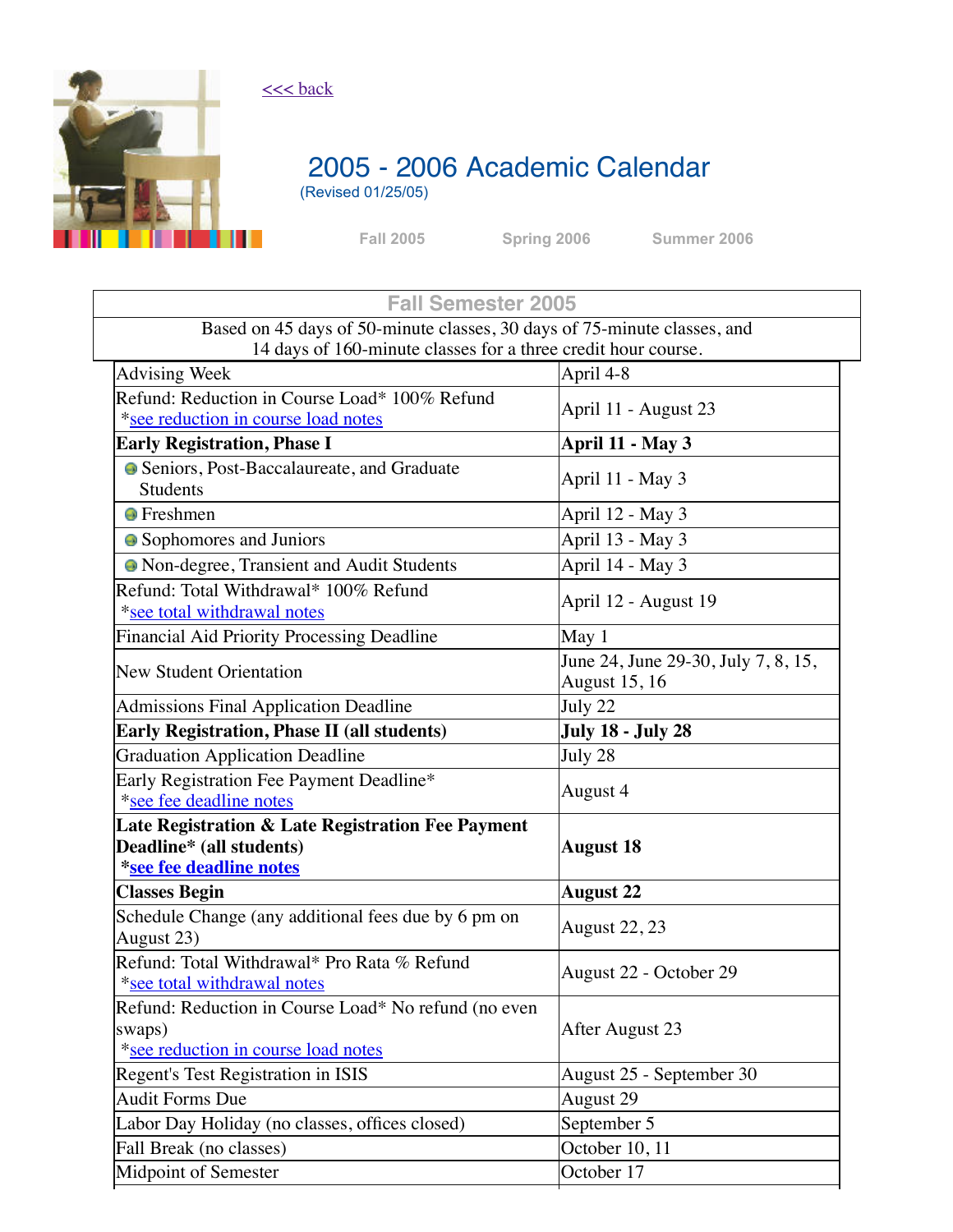| Graduation Candidacy Deadline                                            | October 17                                       |
|--------------------------------------------------------------------------|--------------------------------------------------|
| Refund: Total Withdrawal* No Refund<br>*see total withdrawal notes       | After October 29                                 |
| Regents Test (Turner Center)                                             | October 31 - November 2                          |
| <b>CAAP</b> Assessment                                                   | November 17                                      |
| Thanksgiving Holiday Break (no classes, offices closed)                  | November 23-27                                   |
| Regents Test Results Posted in ISIS                                      | December 2                                       |
| <b>Classes End</b>                                                       | December 12                                      |
| <b>Study Day</b>                                                         | December 13                                      |
| Final Examinations (full-term classes meeting multiple<br>days per week) | December 13 (Evening Classes<br>Only), 14-17, 19 |
| <b>Graduation Ceremony</b>                                               | December 18                                      |
| Grades Due                                                               | December 21 (12 Noon)                            |
| Grades Become Official in ISIS (all sessions)                            | December 23                                      |
|                                                                          | $\bullet$ TOP)                                   |

## <span id="page-1-0"></span>**Spring Semester 2006**

Based on 45 days of 50-minute classes, 30 days of 75-minute classes, and 14 days of 160-minute classes for a three credit hour course.

| Admissions Application Priority Processing Deadline                                                   | November 1                     |
|-------------------------------------------------------------------------------------------------------|--------------------------------|
| Financial Aid Priority Processing Deadline                                                            | November 1                     |
| <b>Advising Week</b>                                                                                  | November 7-11                  |
| <b>Early Registration</b>                                                                             | November 14 - December 12      |
| Early Registration Fee Payment Deadline                                                               | December 12                    |
| <b>Graduation Application Deadline</b>                                                                | December 20                    |
| <b>New Student Orientation</b>                                                                        | January 4                      |
| Late Registration & Late Registration Fee Payment<br>Deadline *see fee deadline notes                 | January 5                      |
| eCore Classes Begin                                                                                   | January 6                      |
| <b>Classes Begin</b>                                                                                  | January 9                      |
| <b>Schedule Change</b>                                                                                | January 9, 10                  |
| eCore Schedule Changes                                                                                | January 6, 9, 10               |
| Refund: Total Withdrawal* Pro Rata % Refund<br>*see total withdrawal notes                            | November 7 - March 2           |
| Refund: Reduction in Course Load* No refund (no even<br>swaps)<br>*see reduction in course load notes | After January 10               |
| Regent's Test Registration in ISIS                                                                    | January 12 - February 20       |
| Pell Grant Registration Deadline                                                                      | January 13                     |
| Martin Luther King Holiday (no classes, offices closed)                                               | January 16                     |
| <b>Audit Forms Due</b>                                                                                | January 17                     |
| eCore Withdrawal Deadline                                                                             | February 24                    |
| eCore Midpoint                                                                                        | February 24                    |
| <b>Graduation Candidacy Deadline</b>                                                                  | March <sub>2</sub>             |
| <b>Midpoint of Semester</b>                                                                           | March <sub>2</sub>             |
| Spring Break (no classes)                                                                             | $\overline{\text{March 6-12}}$ |
| Regents Test (Turner Center) (Classes will be held)                                                   | March 14 -March 15             |
| eCore Final Exams                                                                                     | April 14, 17, 18               |
|                                                                                                       |                                |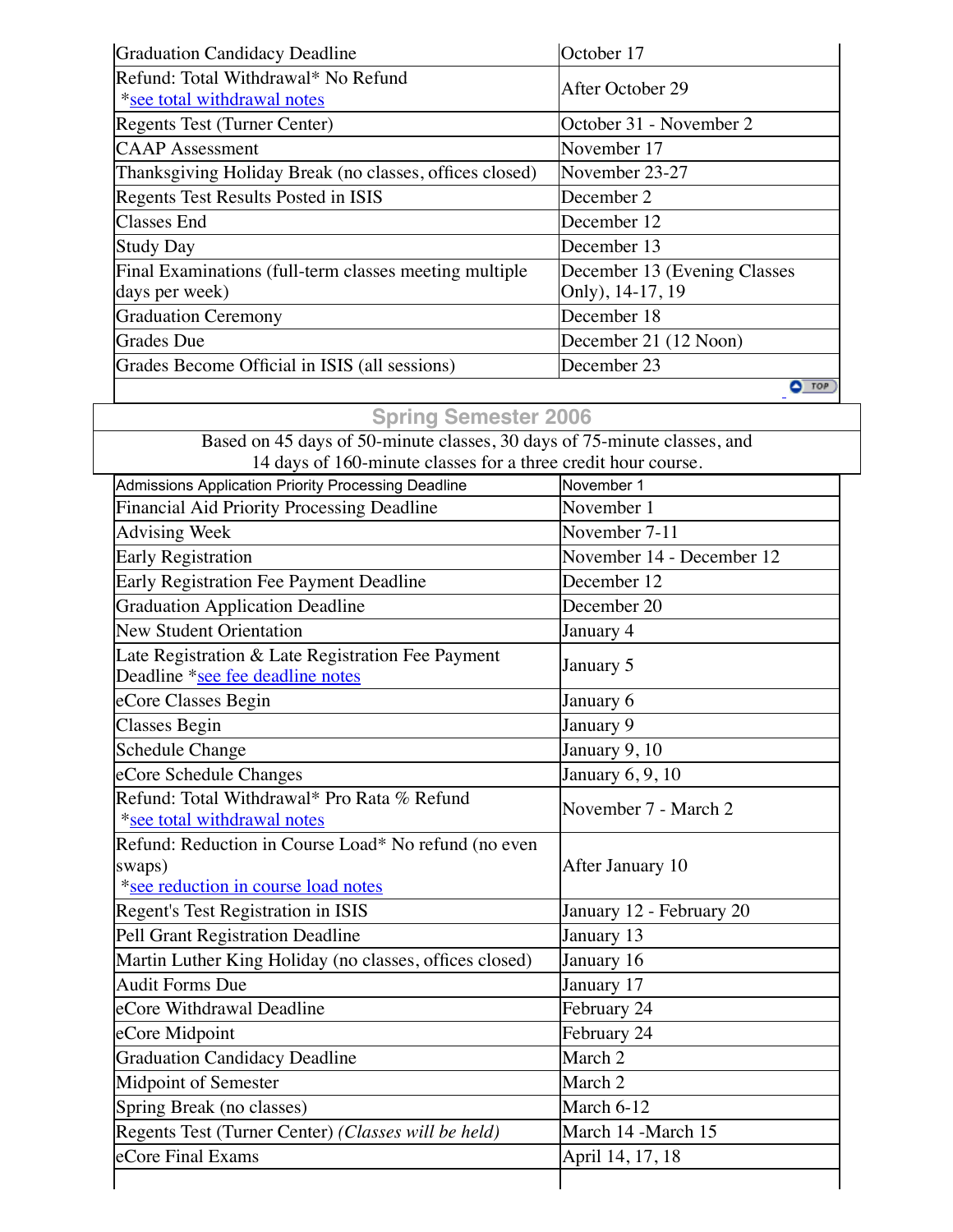| Regents Test Results Posted in ISIS           | April 24                                      |
|-----------------------------------------------|-----------------------------------------------|
| <b>Classes</b> End                            | May 1                                         |
| <b>Study Day</b>                              | May 2                                         |
| <b>Final Examinations</b>                     | May 2 (Evening Classes Only), May<br>$3-6, 8$ |
| Grades Due                                    | May $10(12 \text{ Noon})$                     |
| Grades Become Official in ISIS (all sessions) | May 12                                        |
| <b>Graduation Ceremony</b>                    | May 13                                        |
|                                               | <b>TOP</b>                                    |

<span id="page-2-0"></span>**Summer Term 2006** [May Session](#page-2-1) | [June Session](#page-2-2)

## <span id="page-2-1"></span>**May Session**

| Based on 14 days of 160-minute classes.                                                                                  |                                     |
|--------------------------------------------------------------------------------------------------------------------------|-------------------------------------|
| Admissions Application Priority Processing Deadline                                                                      | March 15                            |
| <b>Financial Aid Priority Processing Deadline</b>                                                                        | March 15                            |
| <b>Advising Week</b>                                                                                                     | April 3 - 7                         |
| Refund: Total Withdrawal* 100% Refund<br><u>see total withdrawal notes</u>                                               | April10 - May14                     |
| Refund: Reduction in Course Load* - Total Withdrawal- 100%<br><u>see reduction in course load notest</u>                 | April10 - May14                     |
| <b>Early Registration</b>                                                                                                | April 10 - May 2                    |
| Seniors, Post-baccalaureate students, and Graduate<br>students                                                           | April10 - May2                      |
| <b>●</b> Freshman                                                                                                        | April11 - May2                      |
| Sophomore and Juniors                                                                                                    | April12 - May2                      |
| O Non-degree, Transient, and Audit Students                                                                              | April13 - May2                      |
| <b>Early Registration Fee Payment Deadline (May &amp;</b><br><b>May/June Sessions)</b><br><b>*see fee deadline notes</b> | May 2 (6 p.m.)                      |
| <b>Graduation Application Deadline</b>                                                                                   | May 8                               |
| <b>Classes Begin</b>                                                                                                     | <b>May 15</b>                       |
| Late Registration                                                                                                        | <b>May 15</b>                       |
| <b>Schedule Change</b>                                                                                                   | May 15                              |
| Refund: Total Withdrawal* Pro Rata% Refund<br>*see total withdrawal notes                                                | May15 - May 17                      |
| No refund (no even swaps)                                                                                                | After May 27                        |
| Audit Forms Due (May & May/June Sessions)                                                                                | <b>May 22</b>                       |
| <b>Midpoint of Session</b>                                                                                               | May 24                              |
| Refund: Total Withdrawal* No Refund<br>see total withdrawal notes                                                        | After May 27                        |
| eCore Classes Begin                                                                                                      | <b>May 15</b>                       |
| eCore Schedule Change                                                                                                    | May 15 - 17                         |
| Holiday (no classes, offices closed)                                                                                     | May 29                              |
| <b>Classes End</b>                                                                                                       | June 2                              |
| <b>Final Examinations</b>                                                                                                | June 5                              |
| <b>Grades</b> Due                                                                                                        | June $9(12 \text{ noon})$<br>O(10P) |

## <span id="page-2-2"></span>**June Session**

Based on 27 days of 85-minute classes, 13 days of 175-minute classes, and 7 weeks of instruction.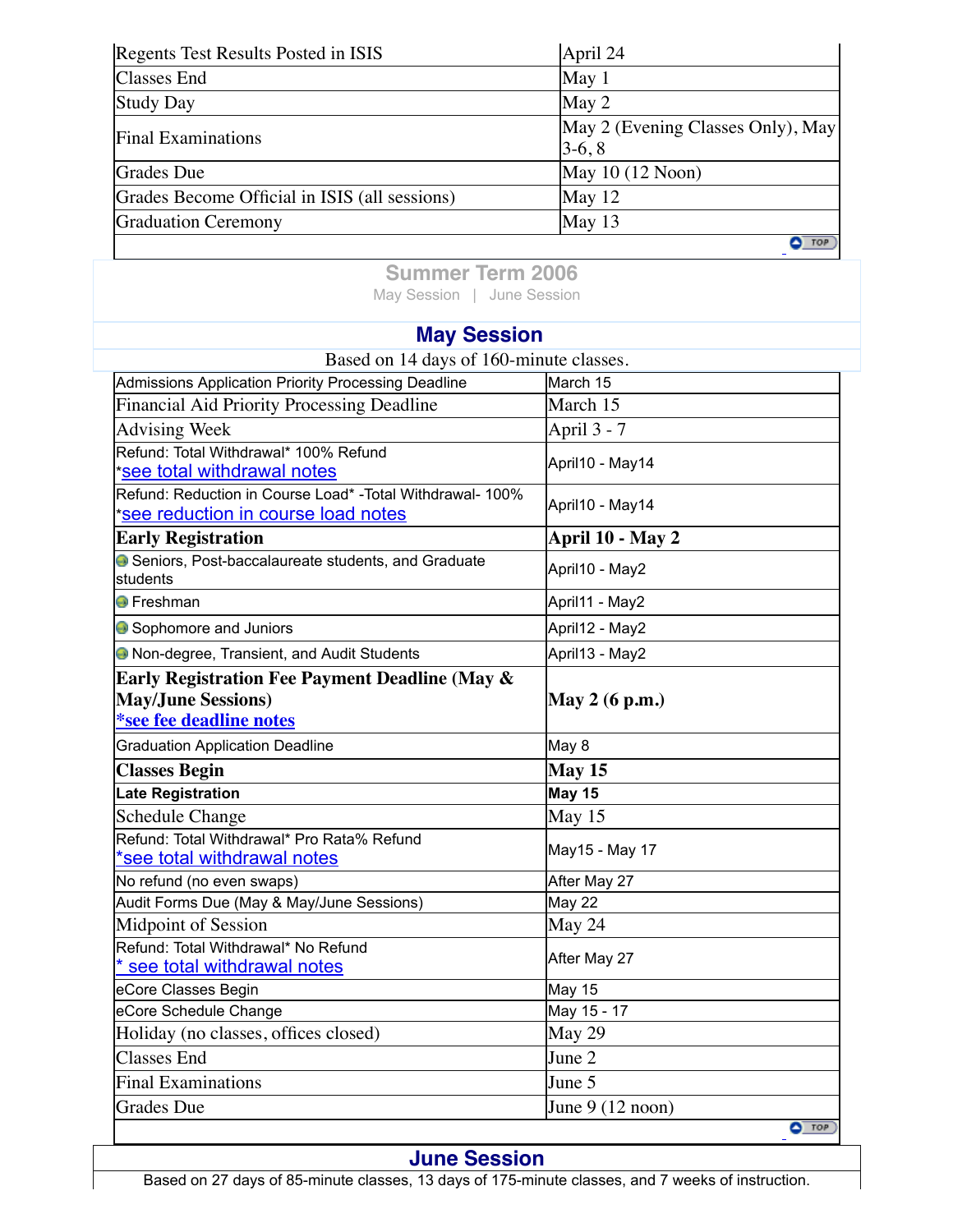| Admissions Application Priority Processing Deadline                                                            | March 15                 |
|----------------------------------------------------------------------------------------------------------------|--------------------------|
| Financial Aid Priority Processing Deadline                                                                     | March 15                 |
| <b>Advising Week</b>                                                                                           | April 3 - 7              |
| Refund: Total Withdrawal* 100% Refund<br>*see total withdrawal notes                                           | April10 - June 7         |
| Refund: Reduction in Course Load* - Total Withdrawal- 100%<br>*see reduction in course load notes              | April10 - May14          |
| <b>Early Registration</b>                                                                                      | April 10 - May 2         |
| Seniors, Post-baccalaureate students, and Graduate<br>students                                                 | April10 - May2           |
| <b>●</b> Freshman                                                                                              | April11 - May2           |
| Sophomore and Juniors                                                                                          | April12 - May2           |
| Non-degree, Transient, and Audit Students                                                                      | April13 - May2           |
| <b>Early Registration Fee Payment Deadline (June</b><br><b>Session</b> )                                       | <b>June 1 (6 p.m.)</b>   |
| <b>New Student Orientation</b>                                                                                 | June 6                   |
| Late Registration & Late Registration Fee Payment<br><b>Deadline (June Session)</b><br>*see fee deadline notes | June 7                   |
|                                                                                                                |                          |
| <b>Classes Begin</b>                                                                                           | June 8                   |
| <b>Schedule Change</b>                                                                                         | June 8, 12               |
| Refund: Total Withdrawal* Pro Rata% Refund<br>*see total withdrawal notes                                      | June 8 - July 10         |
| Regents Registration in ISIS                                                                                   | June 13 - 21             |
| Audit Forms Due (June Session)                                                                                 | June 15                  |
| eCore Withdrawal Deadline                                                                                      | June 16                  |
| eCore Midpoint                                                                                                 | June 16                  |
| Midpoint of Session                                                                                            | July 3                   |
| Holiday (no classes, offices closed)                                                                           | July 4                   |
| No refund (no even swaps)                                                                                      | July 10                  |
| Regents test dates (Turner Center)                                                                             | July 11                  |
| <b>Classes</b> End                                                                                             | July 26                  |
| eCore Final Exams                                                                                              | July 24 - 26             |
| Regent test results posted in ISIS                                                                             | July 31                  |
| <b>Final Examinations</b>                                                                                      | July 27-29, 31, August 1 |
| Grades Due                                                                                                     | August 2 (12 Noon)       |

## <span id="page-3-0"></span>**Reduction In Course Load**

If you drop a course but do not completely withdraw from school for the term, and the reduction in credit hours results in a change of fees, a refund will be made according to the following schedule.

Requests to drop courses between May 3 and May 14th must be submitted to the Registrar's Office from a CougarNet email account. Students must supply the following information in the email in order to have the summer request processed:

- Full Name
- CSU ID#
- SUMMER CRN # of the course to be dropped
- SUMMER COURSE Number to be dropped